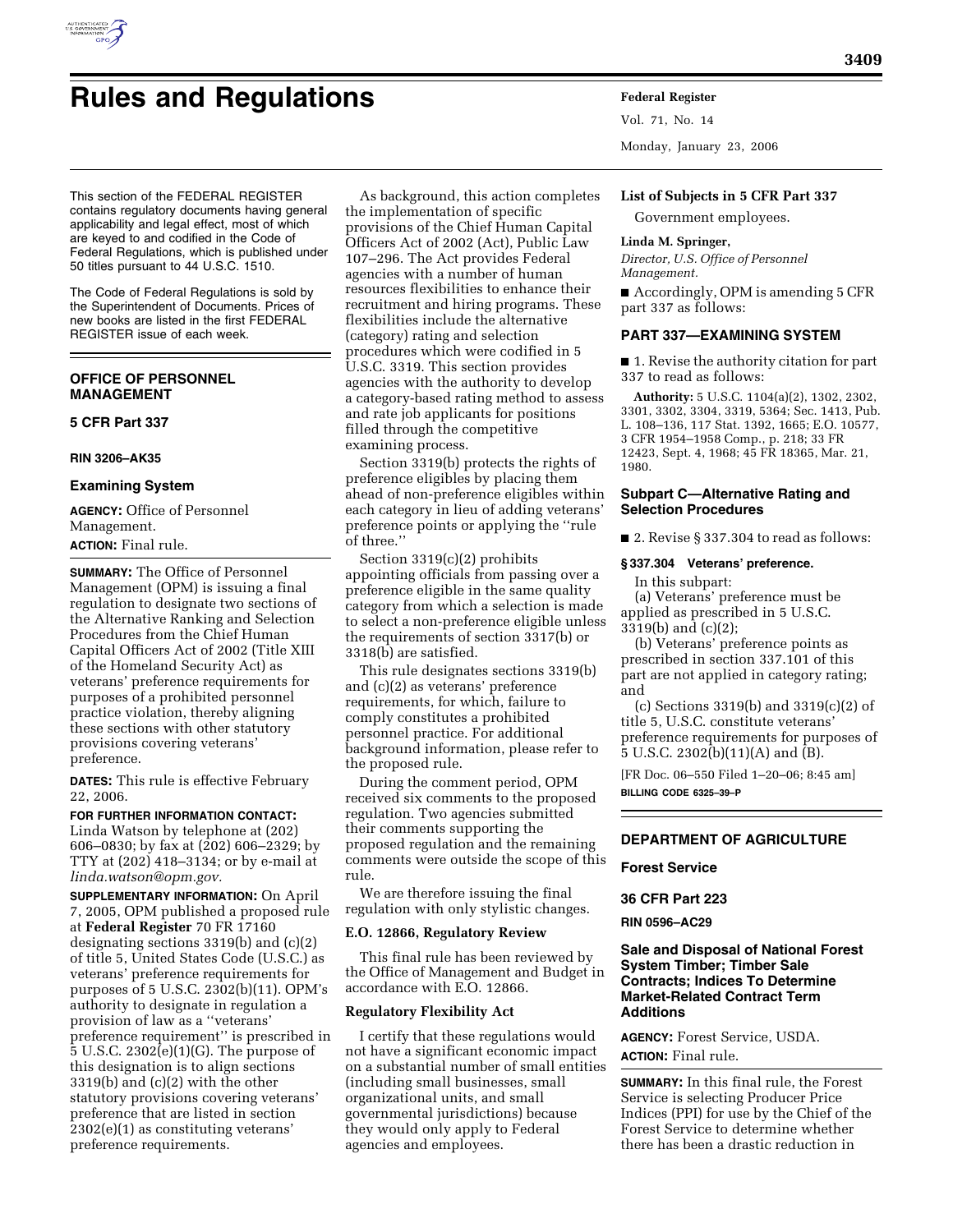wood prices warranting market-related contract term additions. The indices selected in this final rule replace certain PPI indices that were discontinued by the Bureau of Labor Statistics (BLS) after December 2003. An interim final rule and request for comments was published in the **Federal Register** on June 29, 2005 (70 FR 37266). In this final rule, the Forest Service makes appropriate changes, reflecting public comments and its own analysis of the replacement indices. A detailed summary of Forest Service responses to public comments is available for review as provided in the **ADDRESSES** section of this notice.

**DATES:** This final rule is effective January 23, 2006.

**ADDRESSES:** The Forest Service response to public comments is available for public review on the Forest Service World Wide Web/Internet site at *http://www.fs.fed.us/forestmanagement/ infocenter/index.shtml.* Alternatively, these can be viewed in the office of the Director of Forest Management, Third Floor, Southwest Wing, Yates Building, 201 14th Street, SW., Washington, DC. Visitors are encouraged to call ahead to (202) 205–1496 to facilitate entry into the building.

#### **FOR FURTHER INFORMATION CONTACT:**

Lathrop Smith, Forest Management Staff, at (202) 205–0858, or Richard Fitzgerald, Forest Management Staff, at (202) 205–1753.

# **SUPPLEMENTARY INFORMATION:**

#### **Background**

In order to protect timber purchasers and the public from severe downturns in the wood products industry, the Forest Service has granted marketrelated contract term additions for timber sale contracts when a drastic reduction in wood prices has occurred. Applying regulations promulgated under the Federal Timber Contract Payment Modification Act (16 U.S.C. 618), the Chief of the Forest Service has determined the existence of a drastic reduction in prices by using BLS PPI indices for certain wood products. However, as of December 2003, BLS discontinued three of the four PPI indices contained in the previous iteration of this regulation: Hardwood Lumber (SIC 24211), Eastern Softwood Lumber (SIC 24213), and Western Softwood Lumber (SIC 24214). BLS also re-designated Wood Chips (SIC 21215) as (NAICS 3211135). Accordingly, in the interim final rule and request for comments, the Forest Service selected two replacement indices—Softwood Lumber (0811) and Hardwood Lumber (0812)—and adopted the re-designation

of the Wood Chips index. The Forest Service made no other changes to 36 CFR 223.52.

Before selecting the foregoing replacement indices in the interim final rule, the Forest Service evaluated several possible replacements. For example, the Forest Service examined the Random Lengths indices and Western Wood Products Association indices. Additionally, the Forest Service examined certain regional indices. The Forest Service found that indices other than the replacement indices were inadequate for determining the existence of a drastic reduction in wood prices. For example, regional indices were unsuitable because of variance in their timing of publication, collection of information, and processing of data. Accordingly, the Forest Service selected the BLS Softwood Lumber (0811) and Hardwood Lumber (0812) indices because they represent the bestavailable replacement indices, which most closely replicate the historical results of the discontinued indices.

The three indices contained in this final rule are not seasonally adjusted. Each PPI is adjusted to a constant dollar base by dividing it by the PPI for All Commodities (00000000) to eliminate changes due to inflation and deflation.

As noted in the interim rule, the Forest Service adopted the replacement indices retroactively to January 2004. For purposes of this final rule, the indices shall have the same retroactive application.

The Forest Service received a total of twenty-six replies to the interim final rule. Nineteen were unresponsive because they did not address MRCTA procedures. Four were statements not requiring a response. Three were responsive to the interim rule and proposed changes. As noted in the Introduction, a detailed summary of Forest Service responses to public comments is available for review, as provided in the **ADDRESSES** section of this notice.

In response to the relevant comments, the Forest Service has made changes to the interim final rule, which are contained in this final rule. Based on public comments and its own analysis, the Forest Service changed the percentage decrease applied to the replacement indices, contained at 36 CFR 223.52(b)(ii)(2), from 15% to 11.5%. The percentage change in wood prices is used to balance the public interest in having a reasonable term on a timber sale contract and minimizing the risk of defaults on timber sale contracts. Setting the percent change in price too low could result in unnecessary contract term additions.

Setting the percent change in price to high could result in contract defaults. The 15% decrease in the discontinued indices provided this balance for the last two decades. The new replacement indices are broader than the discontinued indices and less sensitive to changes in market conditions. Internal agency analysis compared the replacement indices to the discontinued indices for the years 1981 through 2003. The replacement indices only triggered a qualifying quarter about one third as often as the discontinued indices when a 15% decrease in wood prices was used. Changing the decrease in wood prices to 11.5% better tracks the historical results generated under the discontinued indices for the purpose of determining qualifying quarters and maintaining the balance between extending the term of a timber sale contract and the number of defaults on timber sale contracts. Because the Wood Chips index was merely re-designated, the Forest Service has retained the 15% value applied to that index. Additionally, in response to public comments, the Forest Service herein clarifies ambiguity as to the timing of qualifying quarters. A qualifying quarter must be a quarter that follows the date of the contract award. This change is consistent with language in timber sale contracts and with the Forest Service's previous application of this rule.

#### **Regulatory Certifications**

#### *Regulatory Impact*

This final rule has been reviewed under USDA procedures and Executive Order 12866 on Regulatory Planning and Review. It has been determined that this rule is not a significant regulatory action and is not subject to Office of Management and Budget (''OMB'') review. This rule will not have an annual effect of \$100 million or more on the economy and will not adversely affect the economy, a sector of the economy, productivity, competition, jobs, the environment, public health or safety, or State, local or tribal governments or communities. This rule will not interfere with an action taken or planned by another agency nor raise new legal or policy issues. In short, little or no effect on the national economy will result from this regulatory action, which consists of necessary, technical changes to the regulation governing market-related contract term additions. Using the replacement indices and the modified formula contained in this final rule, the Forest Service will be able to determine whether a drastic decline in wood products prices has occurred. Finally, this action will not alter the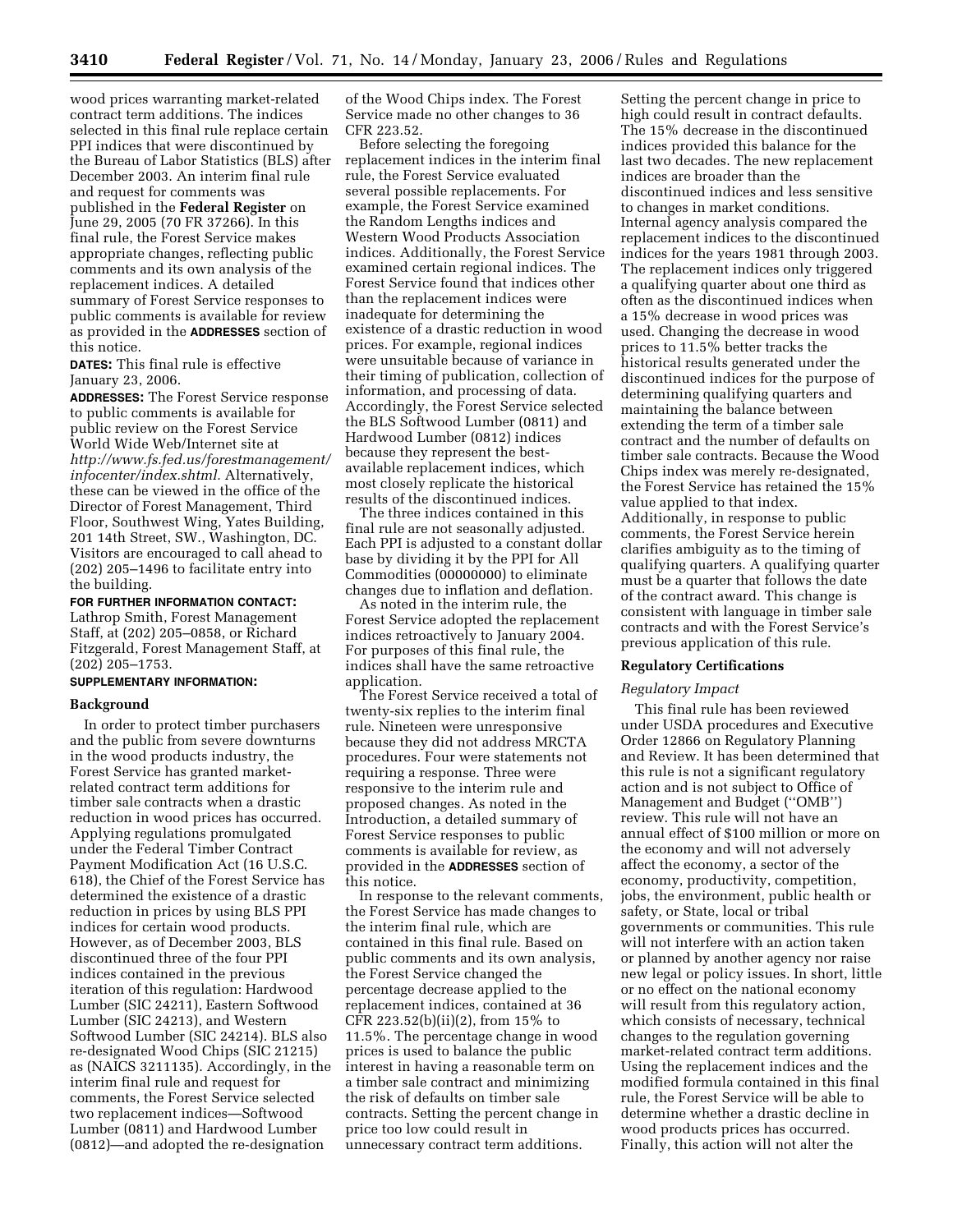budgetary impact of entitlements, grants, user fees, or loan programs or the rights and obligations of recipients of such programs. Accordingly, this final rule is not subject to OMB review under Executive Order 12866.

Moreover, this final rule has been considered in light of the Regulatory Flexibility Act (5 U.S.C. 610 *et seq.*), and it is hereby certified that this action will not have a significant economic impact on a substantial number of small entities as defined by that act. As revised in this rule, the formula better corresponds to the historical performance of the discontinued indices and allows the Forest Service to grant market-related contract term additions to small and large purchasers when market conditions warrant. Refining the formula for determining when a drastic reduction in wood product prices has occurred will have the intended effect of allowing purchasers additional time to complete contracts when severe adverse conditions have occurred in the wood products market.

#### *Unfunded Mandates Reform*

Pursuant to Title II of the Unfunded Mandates Reform Act of 1995 (2 U.S.C. 1531–1538), which the President signed into law on March 22, 1995, the Forest Service has assessed the effects of this final rule on State, local, and tribal governments and the private sector. This rule does not compel the expenditure of \$100 million or more by any State, local, or tribal government or anyone in the private sector. Therefore, a statement under section 202 of the act is not required.

#### *Environmental Impact*

This final rule concerns the extension of timber sale contracts when warranted by a drastic reduction in wood product prices, and, as such, has no direct effect upon the amount, location, or manner of timber offered for purchase. Section 31.1b of Forest Service Handbook 1909.15 (57 FR 43180; September 18, 1992) excludes from documentation in an environmental assessment or impact statement ''rules, regulations, or policies to establish Service-wide administrative procedures, program processes, or instructions.'' The Forest Service's assessment is that this rule falls within this category of actions and that no extraordinary circumstances exist which would require preparation of an environmental assessment or environmental impact statement.

# *Controlling Paperwork Burdens on the Public*

This final rule does not contain any recordkeeping or reporting requirements

or other information collection requirements as defined in 5 CFR part 1320 and, therefore, imposes no paperwork burden on the public. Accordingly, the review provisions of the Paperwork Reduction Act of 1995 (44 U.S.C. 3501, *et seq.*) and implementing regulations at 5 CFR part 1320 do not apply.

## *Energy Effects*

This final rule has been reviewed under Executive Order 13211, Actions Concerning Regulations That Significantly Affect Energy Supply, Distribution, or Use. It has been determined that this rule does not constitute a significant energy action as defined in the Executive order.

## *Federalism*

The agency has considered this final rule under the requirements of Executive Order 13132, Federalism. The agency has made an assessment that the rule conforms with the federalism principles set out in this Executive Order; would not impose any compliance costs on the States; and would not have substantial direct effects on the States, on the relationship between the national government and the States, or on the distribution of power and responsibilities among the various levels of government.

# *Consultation and Coordination With Indian Tribal Governments*

This final rule does not have tribal implications as defined in Executive Order 13175, Consultation and Coordination with Indian Tribal Governments, and, therefore, advance consultation with tribes is not required.

## *No Takings Implications*

This final rule has been analyzed in accordance with the principles and criteria contained in Executive Order 12630, and it has been determined that the rule does not pose the risk of a taking of Constitutionally-protected private property.

#### *Civil Justice Reform*

This final rule has been reviewed under Executive Order 12988, Civil Justice Reform. The agency has not identified any State or local laws or regulations that are in conflict with this regulation or that would impede full implementation of this rule. In any event, after adoption of this final rule: (1) All State and local laws or regulations that conflict with this rule or that would impede full implementation would be preempted; (2) no retroactive effect would be given to this final rule, except as described herein; and (3) the

final rule would not require the use of administrative proceedings before parties could file suit in court challenging its provisions.

### **List of Subjects in 36 CFR Part 223**

Administrative practice and procedure, Exports, Forests and forest products, Government contracts, National forests, Reporting and recordkeeping requirements.

■ Therefore, for the reasons set forth in the preamble, part 223 of Title 36 of the Code of Federal Regulations is amended as follows:

# **PART 223—SALE AND DISPOSAL OF NATIONAL FOREST SYSTEM TIMBER**

■ 1. The Authority citation for part 223 continues to read as follows:

**Authority:** 90 Stat. 2958, 16 U.S.C. 472a; 98 Stat. 2213; 16 U.S.C. 618, 104 Stat. 714–726, 16 U.S.C. 620–620j, unless otherwise noted.

■ 2. Revise § 223.52 (b)(2) to read as follows:

## **§ 223.52(b)(2) Market-related contract term additions.**

- \* \* \* \* \*
	- (b) \* \* \*

(2) For PPI index codes 0811 and 0812, the Chief of the Forest Service shall determine that a drastic reduction in wood prices has occurred when, for any 2 or more consecutive qualifying quarters, the applicable adjusted price index is less than 88.5 percent of the average of such index for the 4 highest of the 8 calendar quarters immediately prior to the qualifying quarter. A qualifying quarter is a quarter, following the contract award date, where the applicable adjusted index is more than 11.5 percent below the average of such index for the 4 highest of the previous 8 calendar quarters. For PPI index code 3211135, the Chief of the Forest Service shall determine that a drastic reduction in wood prices has occurred when, for any 2 or more consecutive qualifying quarters, the adjusted price index is less than 85 percent of the average of such index for the 4 highest of the 8 calendar quarters immediately prior to the qualifying quarter. A qualifying quarter is a quarter, following the contract award date, where the adjusted index is more than 15 percent below the average of such index for the 4 highest of the previous eight calendar quarters. Qualifying quarter determinations will be made using the Producer Price Indices for the months of March, June, September, and December.

\* \* \* \* \*